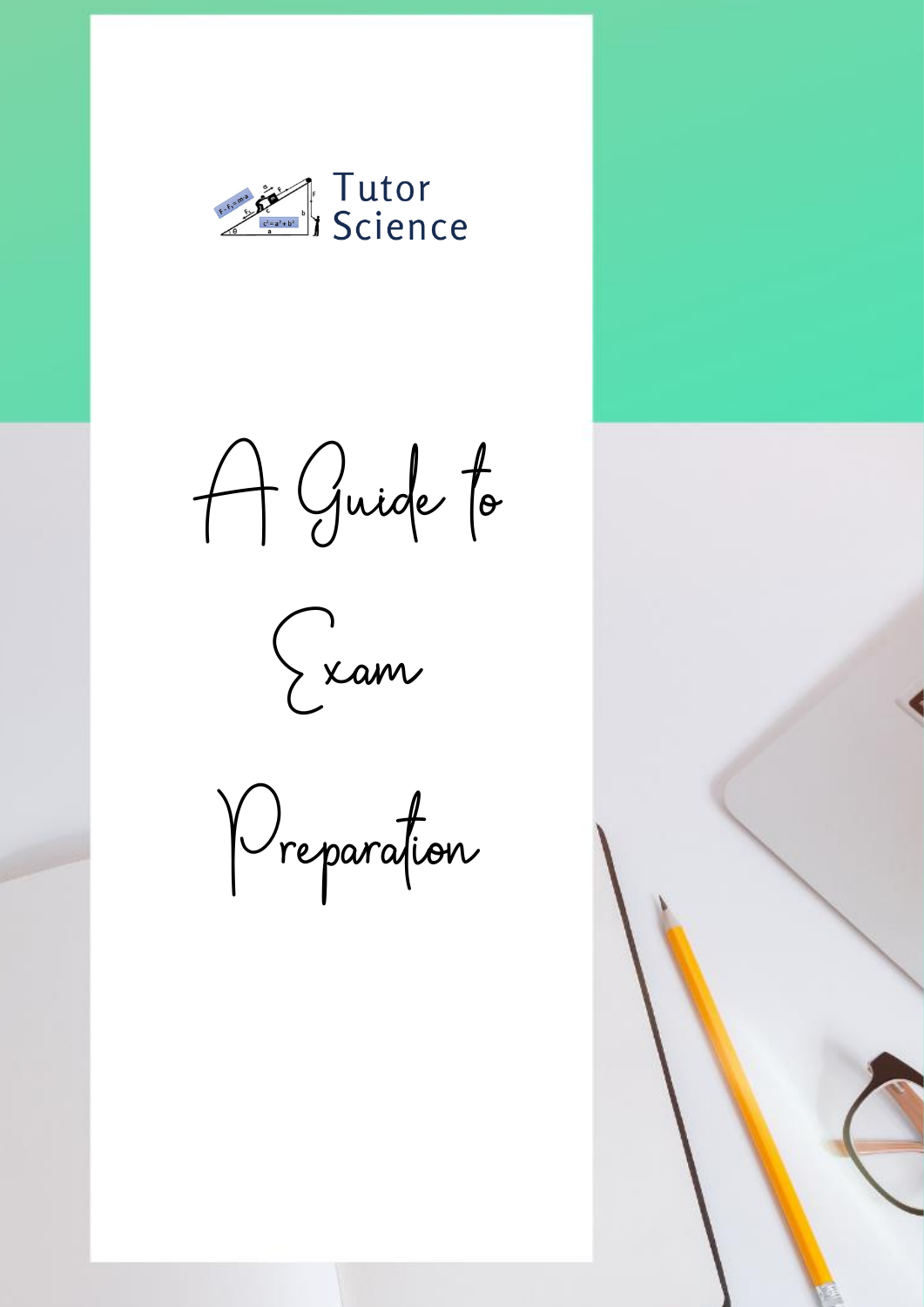Contents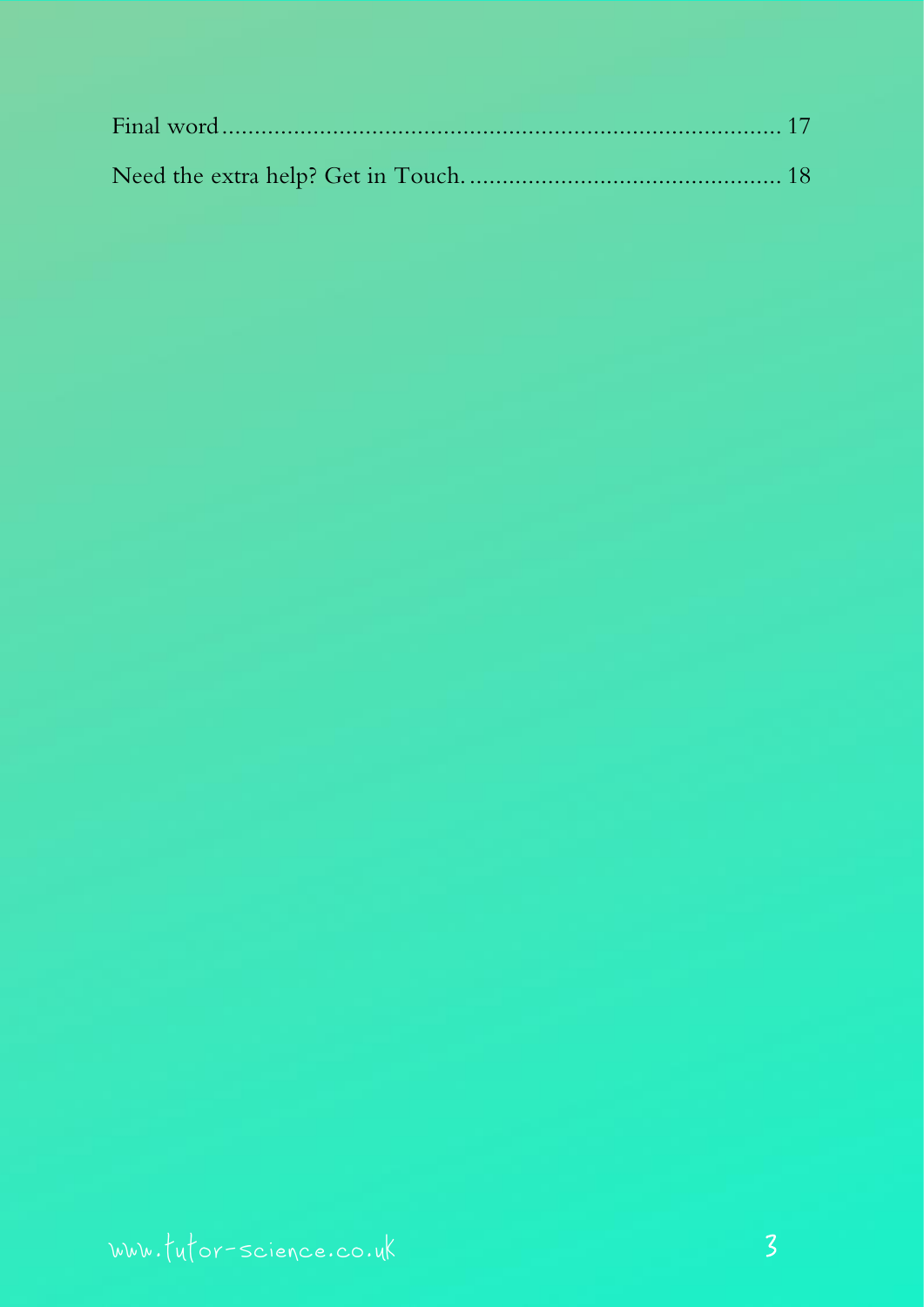<span id="page-3-0"></span>About Tutor Science

We sincerely believe that one should be aware of the source of advice prior to taking advice, especially about things that really matter, such as education. So, pay attention.

We're Tutor Science, an organization that believes in making Maths and Science fun to study. Our team consists of expert tutors who have been teaching young students for several years. Our aim is to help students enjoy achieving the grades that they truly deserve. We focus on providing tailored academic help for students in ways that are best suited to their studying style.

Our one-to-one sessions are personalised to the individual needs of the student and give them the focused attention that is lacking in their classroom environments. We use our sessions not only to improve a student's understanding of the subject but also keenly develop their confidence, a highly demanded skill for all exam aspirants. The sessions are at the comfort of your home, in a space that you feel safe to ask away all the doubts you have.

If you would like to hear more about what we can do for you or your child's academic progress, give us a call today on 07586 729342 . Or you could also simply email us at  $\frac{info(\hat{a})tutor-science.co.uk.}$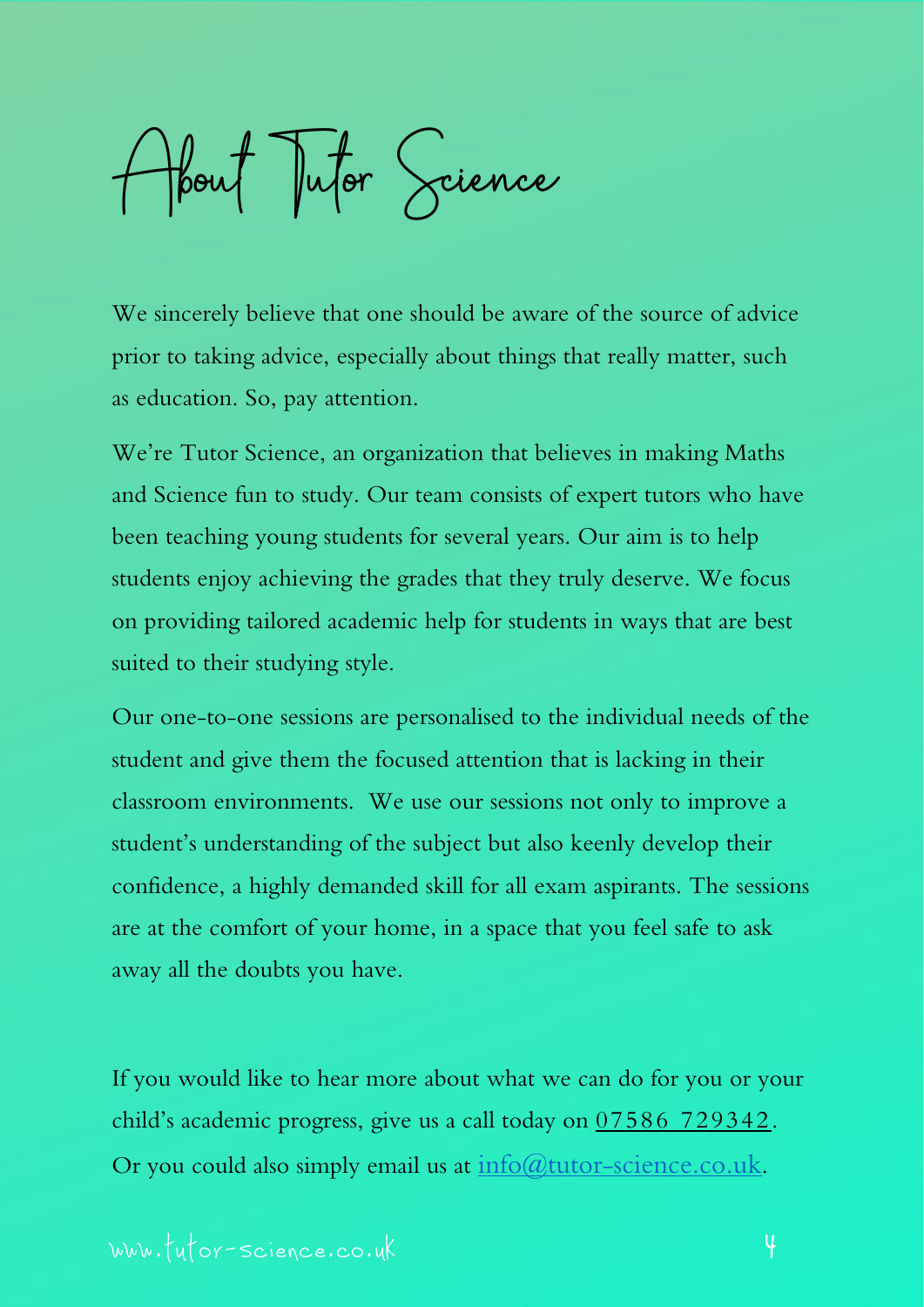

We're proudly based in Uxbridge, London. Contact us to find availability of a tutor in your area.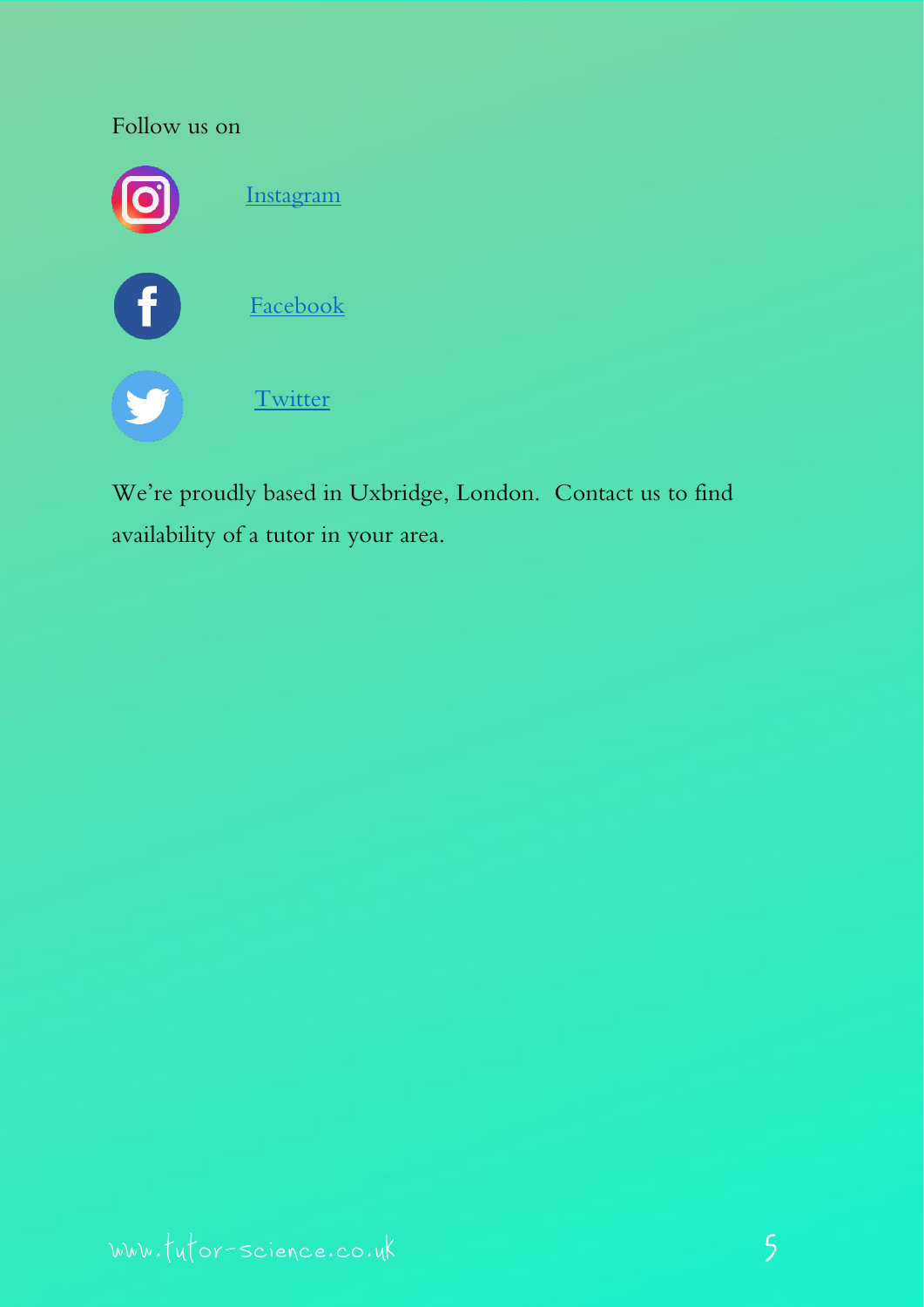<span id="page-5-0"></span>How to Study?

Disclaimer: The following study advice can be applied to pretty much any subject, but we recommend that you adapt them to the subject as required.

#### <span id="page-5-1"></span>At the start of the year

Believe us when we say this…..if there is a best time to start your prep for your exam, it is when the school year begins. It might feel too early but longer the time you give yourself to familiarise with the subject, the more well prepared and relaxed you will feel when exam season approaches.

The best part is that you won't be in a rush to get through all the concepts. You would have all the time in the world to get through them. Say you start this way with good intentions, but in order to not end up slacking by the end of the  $1<sup>st</sup>$  month, you need a solid plan.

A solid plan is detailed and efficient. It's a reasonable schedule that you can rely on throughout the year that accommodates all the topics and also has enough time set aside for you to relax. This plan should be tailored to your capabilities and other commitments. We highly recommend that you take your time to design this plan as efficiently as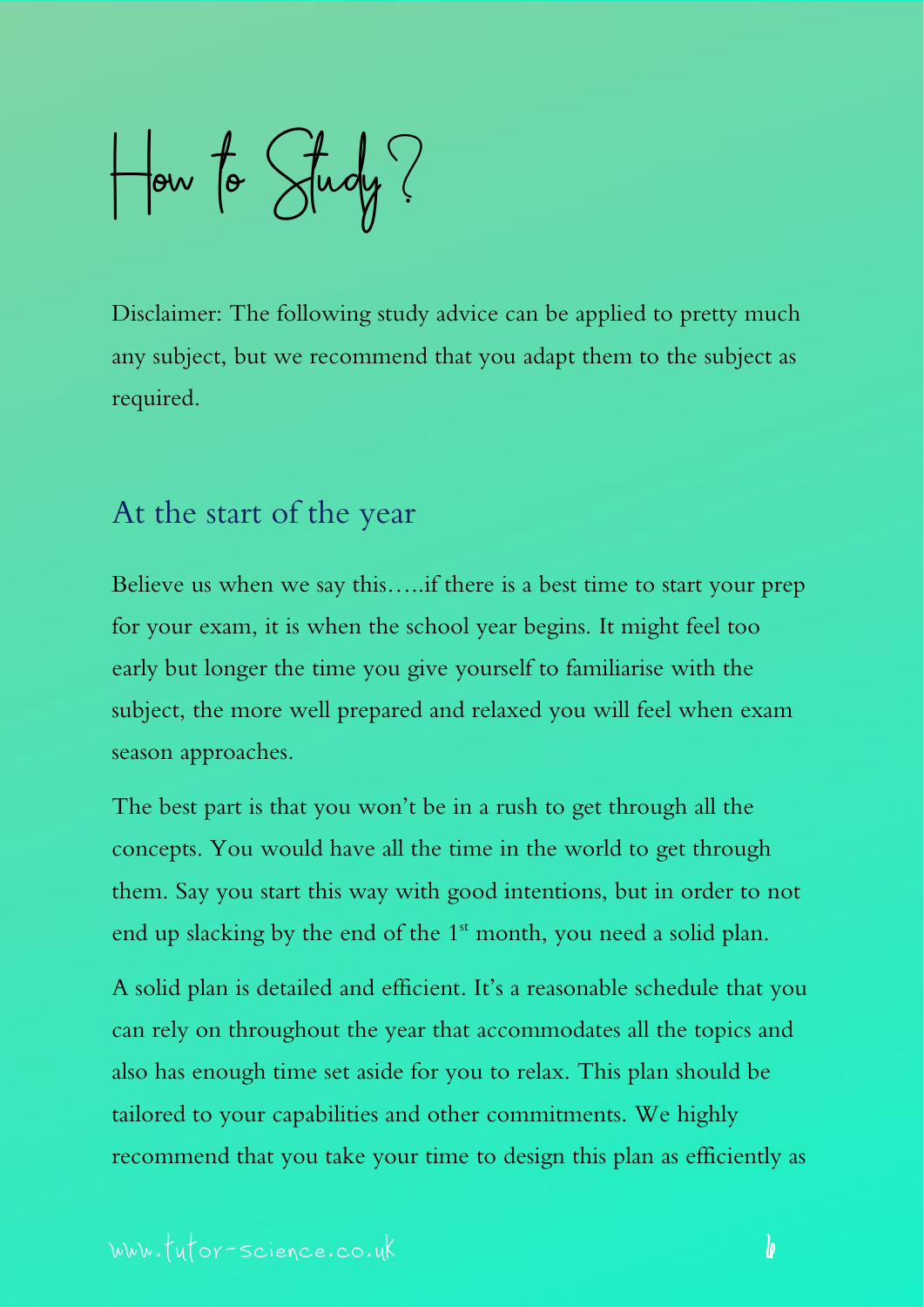you can. The more efficient it is, the easier it will be to follow it throughout the year.

#### <span id="page-6-0"></span>3 months before the exam

At this stage, you clearly know how well you are prepared for the exam. At this stage, your school would have also given you plenty information about what you could expect in the exam. We recommend that you gather all this information together to either adjust your existing plan or create a new study plan to get through all the needed topics.

With the limited time left, your plan will have to work around that. Once again, efficiency is key here. Specifically, efficiency in allocating a set amount of time to revise a topic depending on how hard or easy you find it. It would be extremely useful to be honest with yourself when assessing your existing knowledge about a certain topic. If you have no idea about what a certain topic means, admit it and dedicate time to familiarise yourself with it.

As the exam approaches closer, we recommend that you prepare a name list of all the major topics in a subject or even make a photocopy of the contents list of your textbook. Mark each topic on the scale of confidence i.e., how confident you feel about a topic. Imagine how you would react if a question related to it appeared in the exam, would you answer it with ease or struggle. So yes, rate it accordingly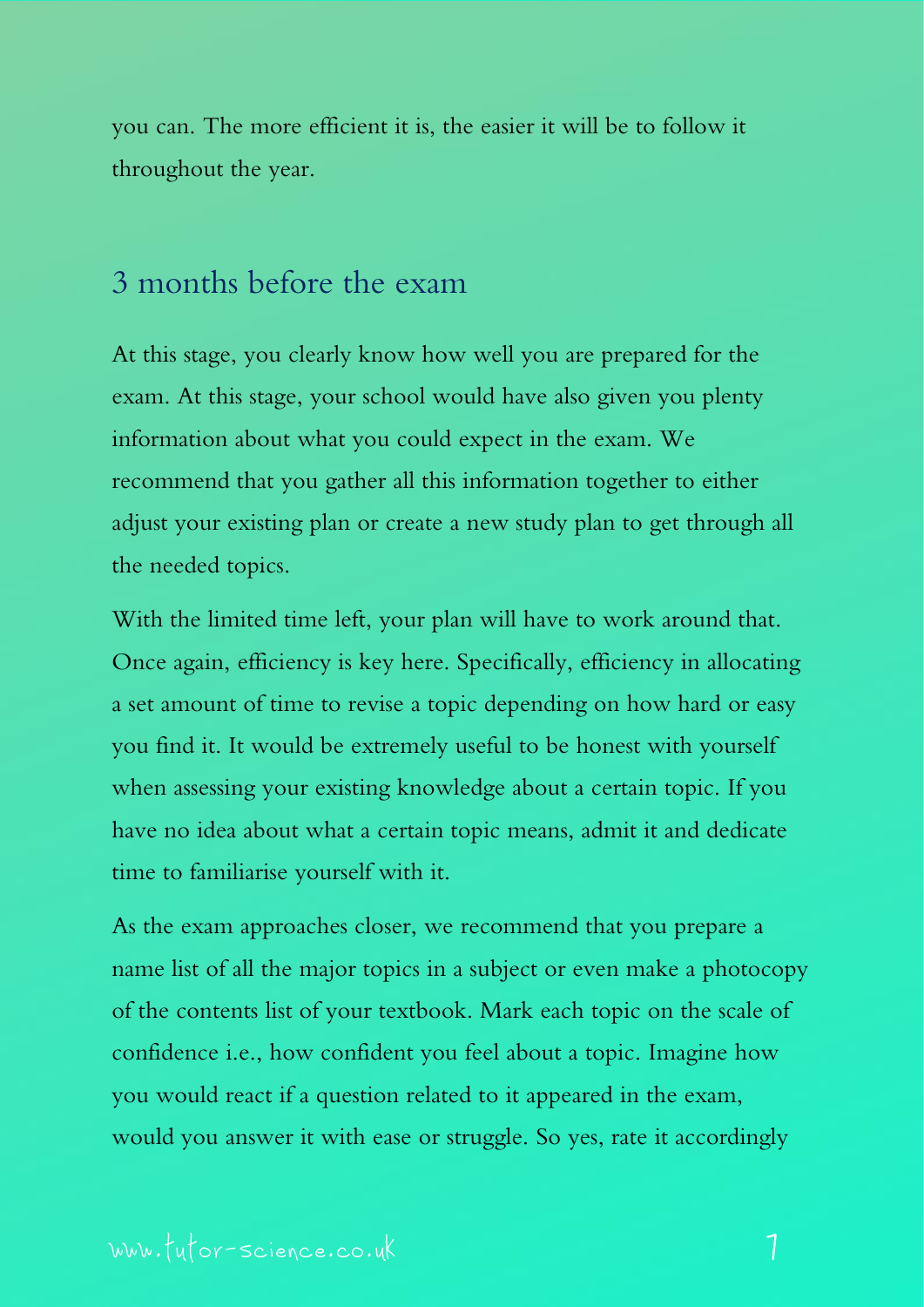and you will have a clear understanding of which topics you need to focus on days closer to the exam.

#### <span id="page-7-0"></span>1 week before the exam

So yes, just 1 week left. If you have not begun your revision up until now and you are not very familiar with the subject, make sure you carry your lucky charm to the exam. Carry two if you can. Or three. Because you would need quite a lot of luck to swing through the exam and get a good grade.

For those who have begun revision, pat yourself on the back. You've come this far, and you did not slack. Go ahead and eat a selfcongratulatory chocolate because you will need energy to get through this surreal period. Let's get you equipped with some real advice now.

Whip out the topics list you made and during the start of the week, get on with the topics you feel least confident in. We understand and so should you that it's not advisable to try and master all such topics in the last minute. So, don't do that. Instead gain enough familiarity with topic to be able to at least attempt it in the exam.

During the last couple of days, give a brief glance at the topics you already feel confident in. This is more common than you thought but we would like to inform you that there might be two or three topics that you thought you knew really well but you don't recall much about them. Keep calm and do not freak out. If you have an hour or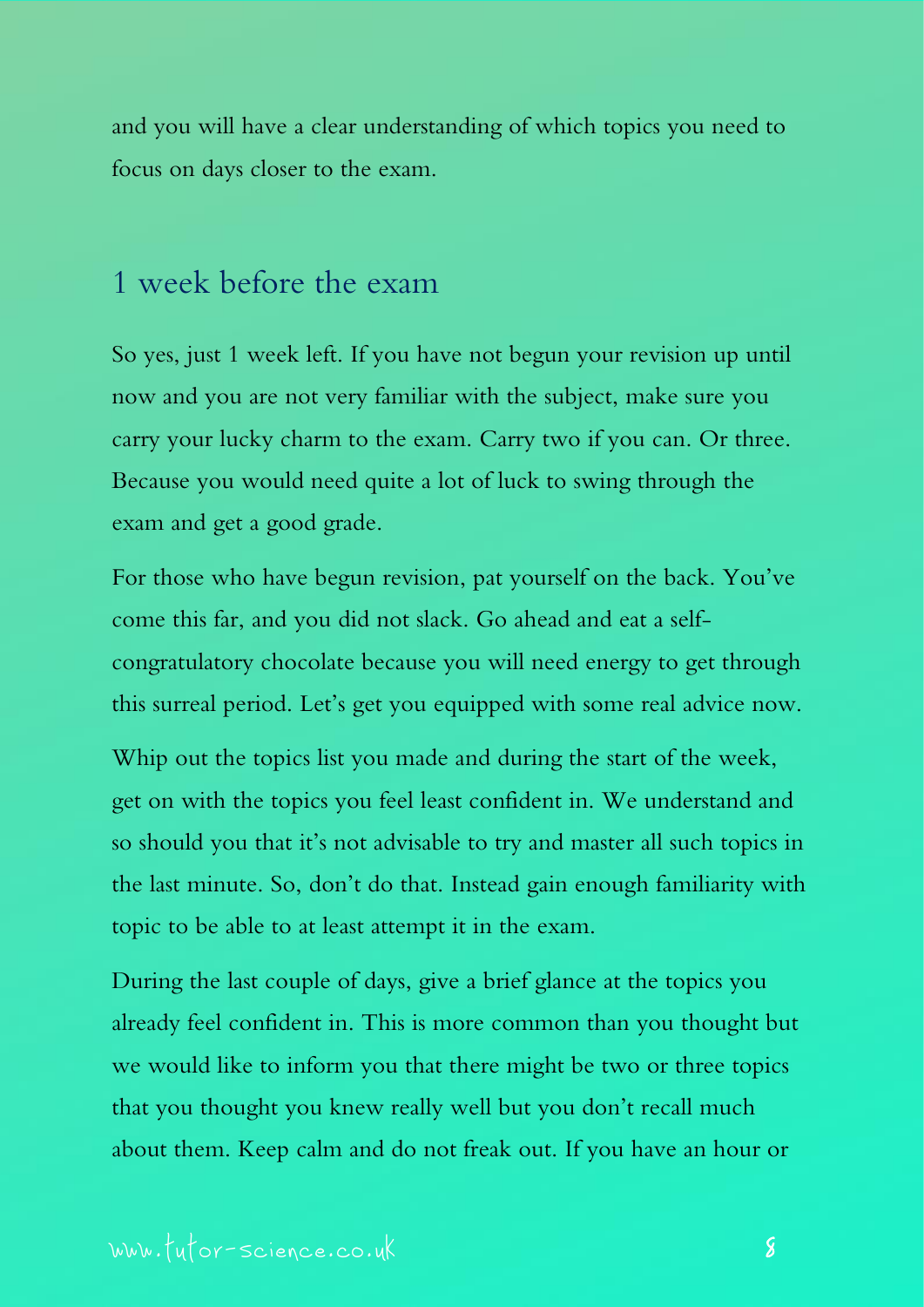two to spare, read the chapter or practice questions related to the chapter and try to recall as much information as you can. Anything that you can't recall can be omitted in the name of human error. Our brains can hold only so much and that's alright. Just focus on being as confident and relaxed as possible when exam is just hours away.

# <span id="page-8-0"></span>1 day before the exam

Once the exam season starts, you would hardly get any breathing space. So, utilize these precious 24 hours before an exam wisely. Dedicate <sup>3/4</sup> of the day the once again glance over any topic that you require but do not insist on learning anything new. You have worked hard in the past few weeks to learn so many new things and your brain is trying to retain the information. Feeding new information to it now is counterintuitive. So, just let you and your brain to focus all energy on retaining existing information.

The remaining ¼ of the day will truly be yours to chill. Yes, you read it right. Chill. Eat a meal that you truly enjoy (yes, pizza is fine.) and spend some quality time with yourself or your favourite people. Head for the zzzz as early as you can because sleep is absolutely mandatory to retain as much information as possible for tomorrow's exam. Don't forget to set an alarm though.

If you feel that you might benefit from an early morning quick glance session, schedule one. If not, wake up and walk to the exam hall with as much confidence as you can muster.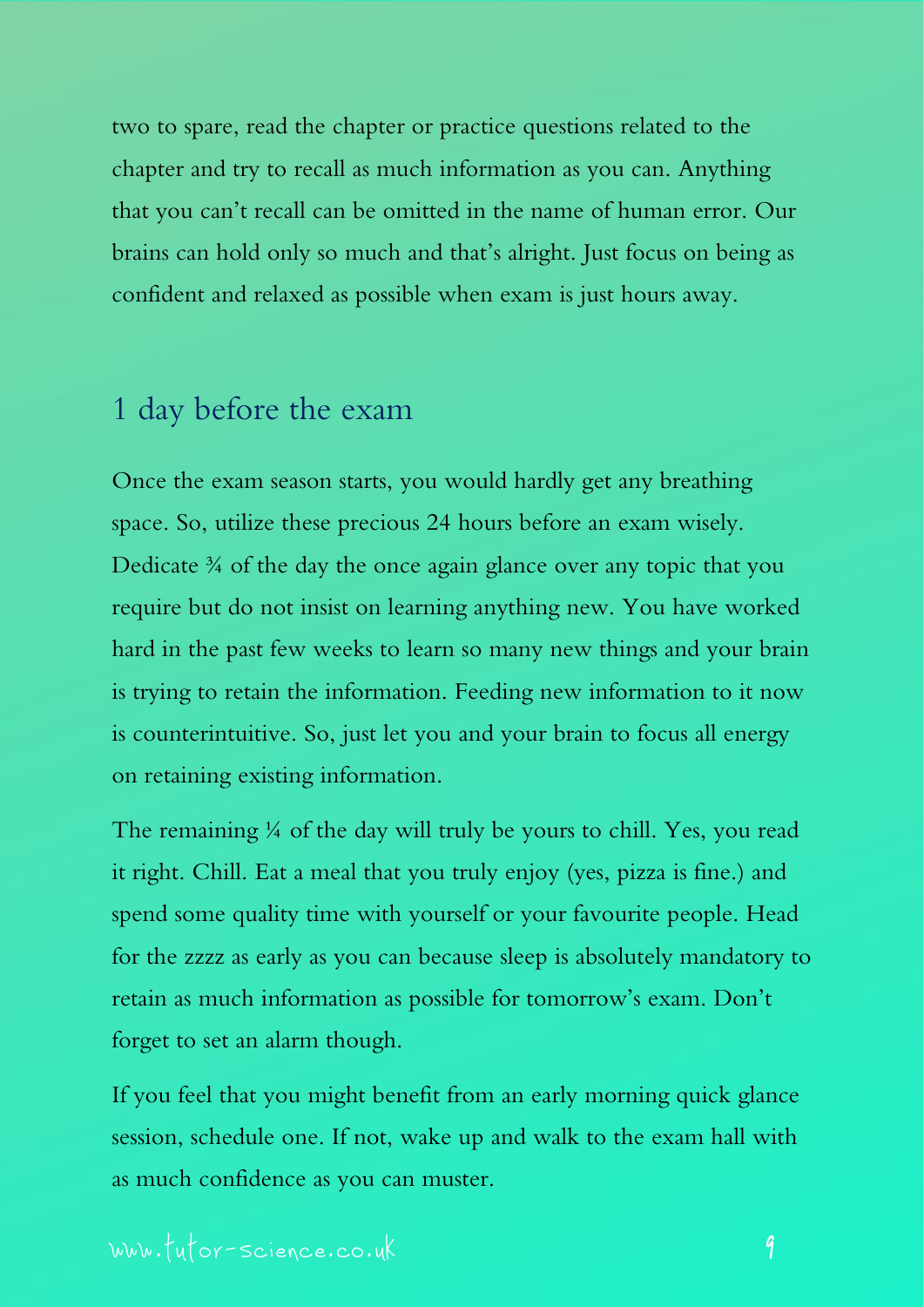<span id="page-9-0"></span>Revision Jechniques

# <span id="page-9-1"></span>Expand after class

This one's simple and yet hardly anyone seems to do it! If you wait until you get home or until exams come around, you'll have forgotten the meaning behind a lot of your notes. Instead, summarize your notes as soon as you can.

Keep a notebook that you use at school for all subject. Write everything there and once you will get home have a notebook for each subject, clean write and expand your notes form the school notebook. Explain in great detail what you have learned, very soon you will forget the information that seems easy today.

#### <span id="page-9-2"></span>Create a study area

We are controlled by the environment we surround ourselves with. We tend to study better if it is the same place and conditions that we normally study in or that we have found to be effective for ourselves. Use desk lamp and ONLY use it when you are studying. When you take a break, get up from your desk and turn the lamp off. This trains you to study while seated there. It becomes automatic!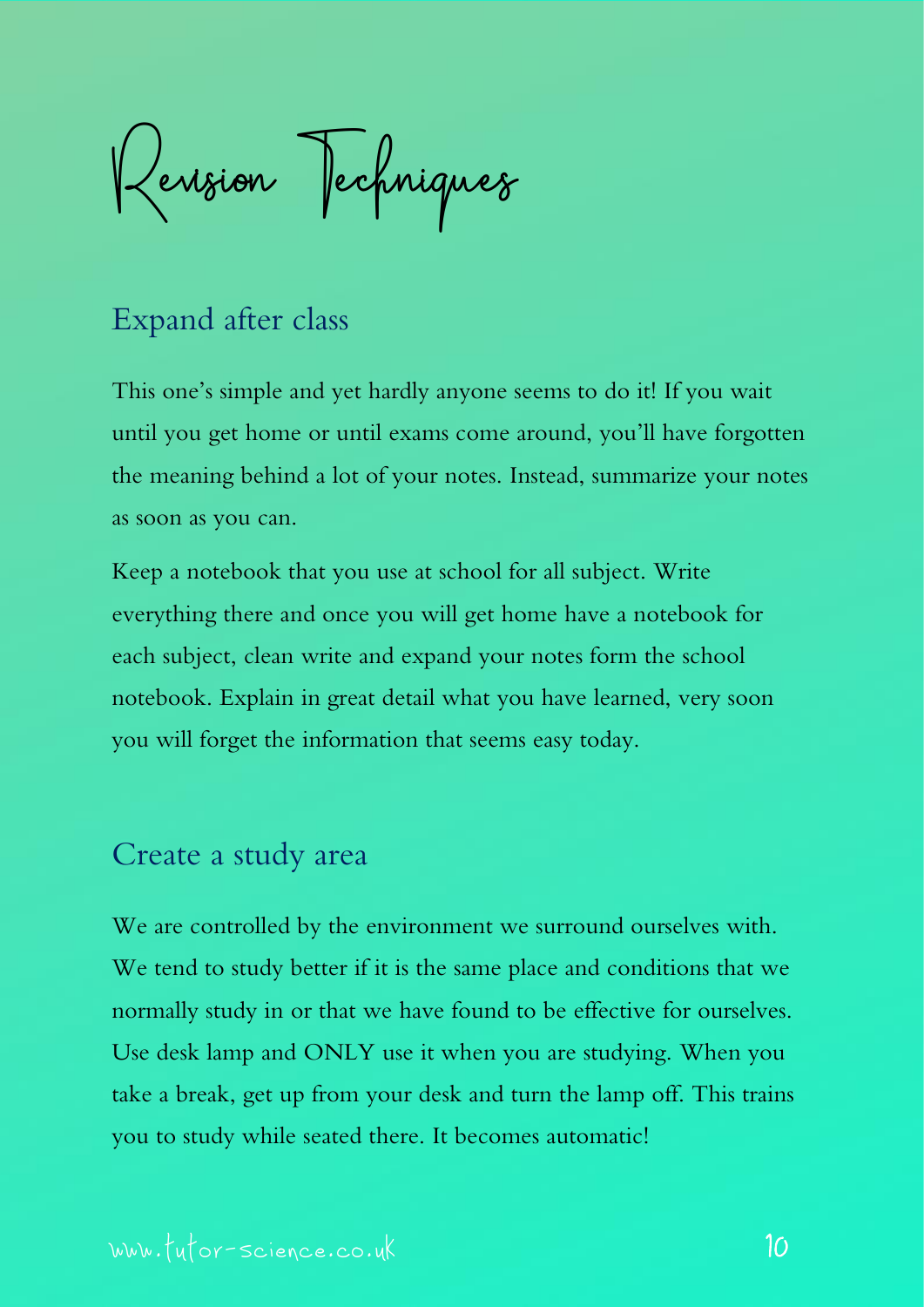Turn your phone on silent and put it out of eyesight. This will GREATLY reduce the chance that you get distracted by it.

# <span id="page-10-0"></span>Study actively

The more active you are, the more effective you are. Studying is NOT reading it over and over. For the majority of us, this is not an effective study method. Decide if what you are learning is a concept or a fact. Example: understanding the name of a bone is a fact, understanding what it does in the body is a concept.

If you memorize without understanding the function of it, the comprehension of the concepts, it is a lot of wasted learning. Can you put the concept in your own words?

If you can't, you don't really understand it. Making it meaningful is the biggest struggle most students face while studying.

### <span id="page-10-1"></span>Recognition vs Recollection

The human brains visual recognition threshold is amazing!

Example: when you see a person once and then not again until years later, yet you are still able to remember them. Most people will go through their notes or the textbook and highlight the most important stuff.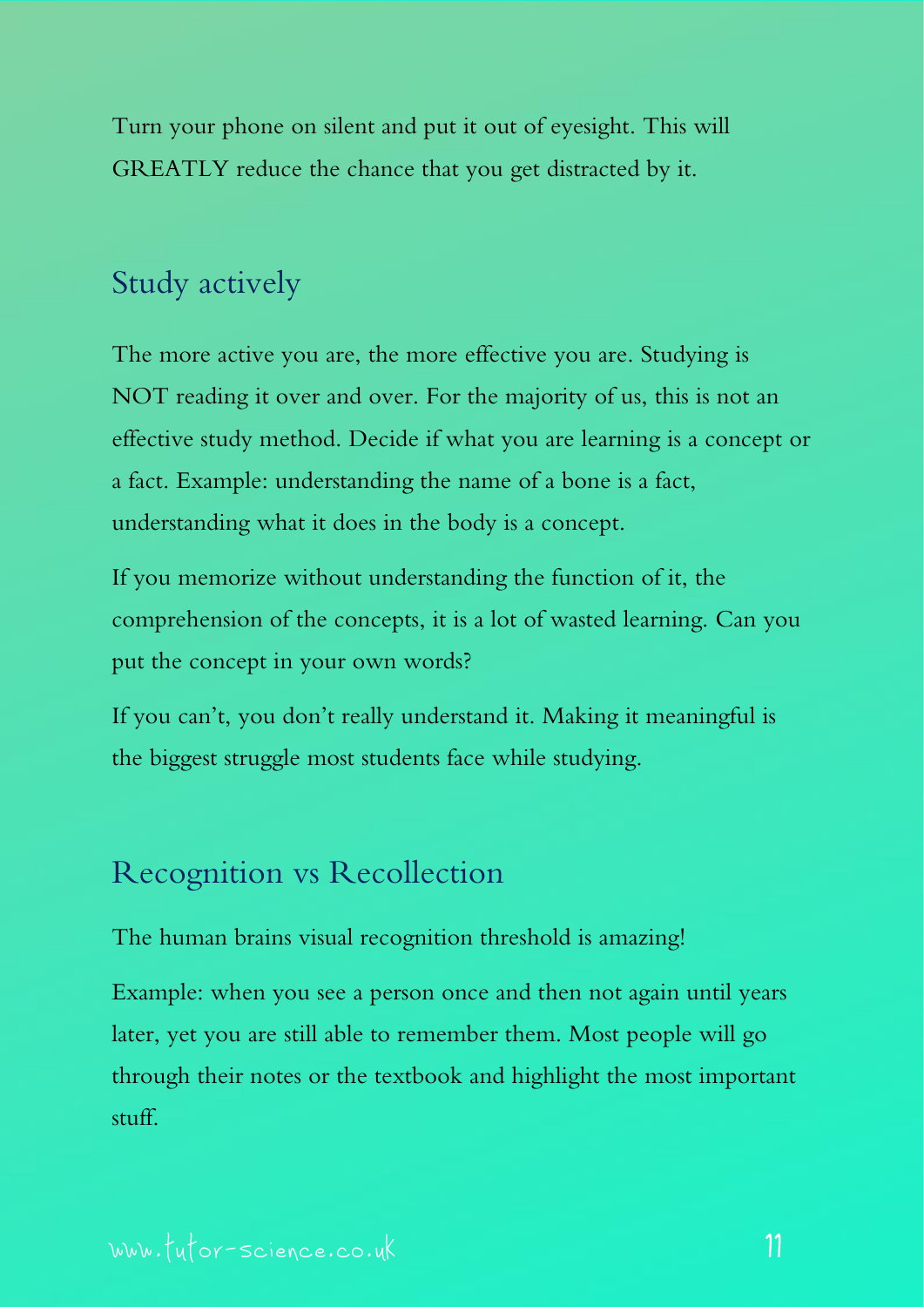When you go back to study and say, 'oh I remember this,' you don't end up studying those items which means you don't actually end up studying the most important stuff.

# <span id="page-11-0"></span>Get at least 8 hours of sleep

REM (Rapid Eye Movement Sleep) occurs for most adults about every hour and a half once asleep. If you don't sleep for 8 hours, you aren't getting enough REM. This means that what you've studied doesn't become permanent.

Studies have shown that getting enough sleep improves the brain's ability to store information. By not sleeping adequately, you undo good studying.

# <span id="page-11-1"></span>Efficient studying

Efficiency while studying is greatest for the first half hour. If you don't take breaks after that you're wasting time. Things that are reinforced we do more of, things that are punished or ignored we do less of. Take breaks every half hour, about five minutes long. Do something fun! Tell yourself this is your treat/reward for studying for 30 minutes effectively.

If you do this, your efficiency will stay at nearly 100% for the entire length of time you study.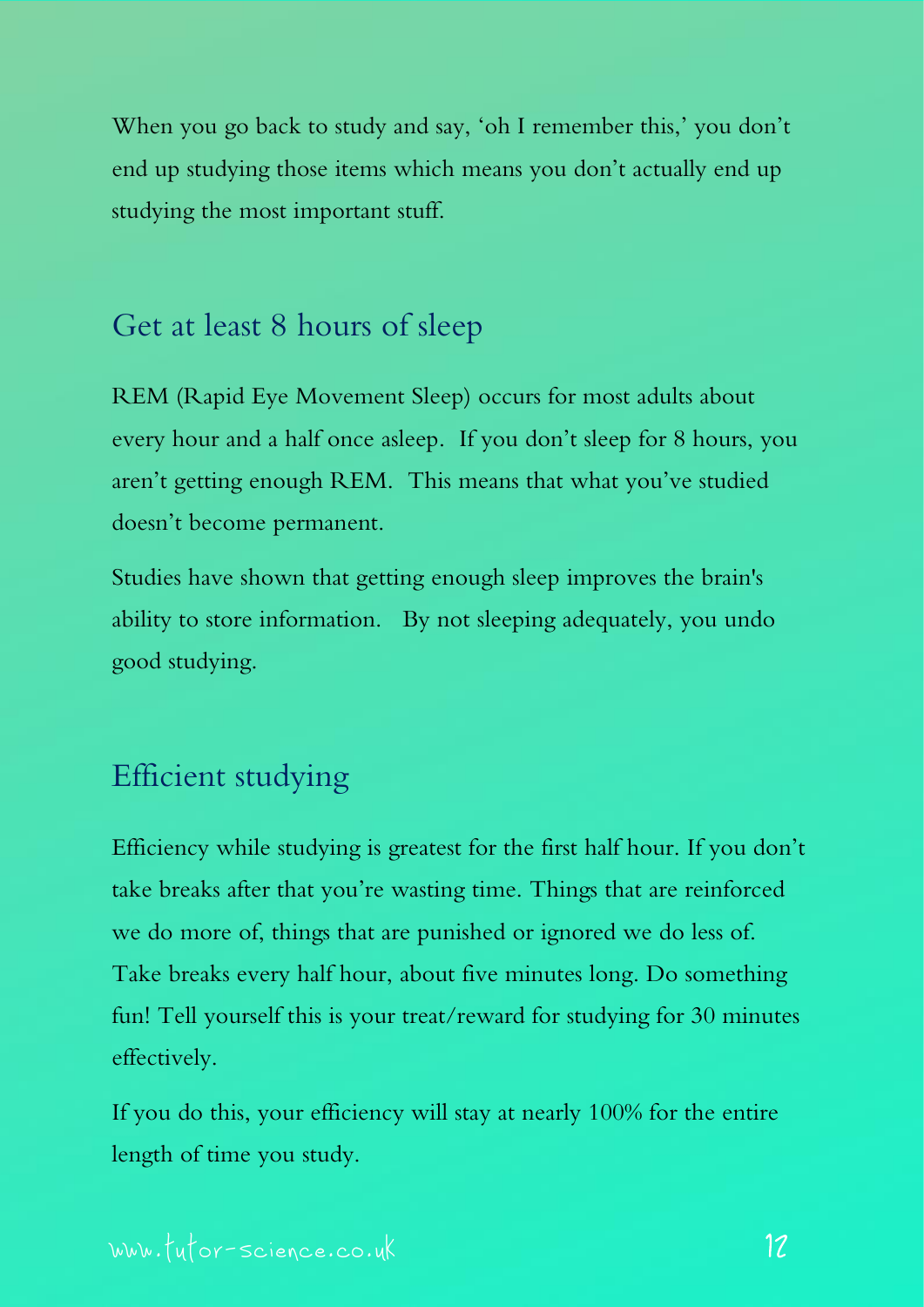### <span id="page-12-0"></span>SQRRR

SQRRR stands for Survey, Question, Read, Recite, and Review. It is a reading comprehension method from the book Effective Study (1946) created specifically for college students.

**Survey:** Skim through each chapter, look at the pictures and ask yourself questions about the content of the reading for a couple of minutes. This causes you to look for answers. Skimming through should take 3-5 minutes. Generating questions such as "What is this chapter about?" or "What question is this chapter trying to tell me?" should only take 3-5 minutes to complete. If you intend to find something, you tend to find it.

Read: Use the Survey and Questions to begin reading actively. In other words, read in order to understand the questions you came up with.

Recite: You should try to retrieve from memory what you read and recite it out loud in your own words. Try recalling major points. **Review:** At the end of the passage, say back to yourself what the point of it was (in your own words).

### <span id="page-12-1"></span>Summarize or teach what you learn

Studies have shown that students learn more if they know they will have to teach the information to someone else. Trying to teach what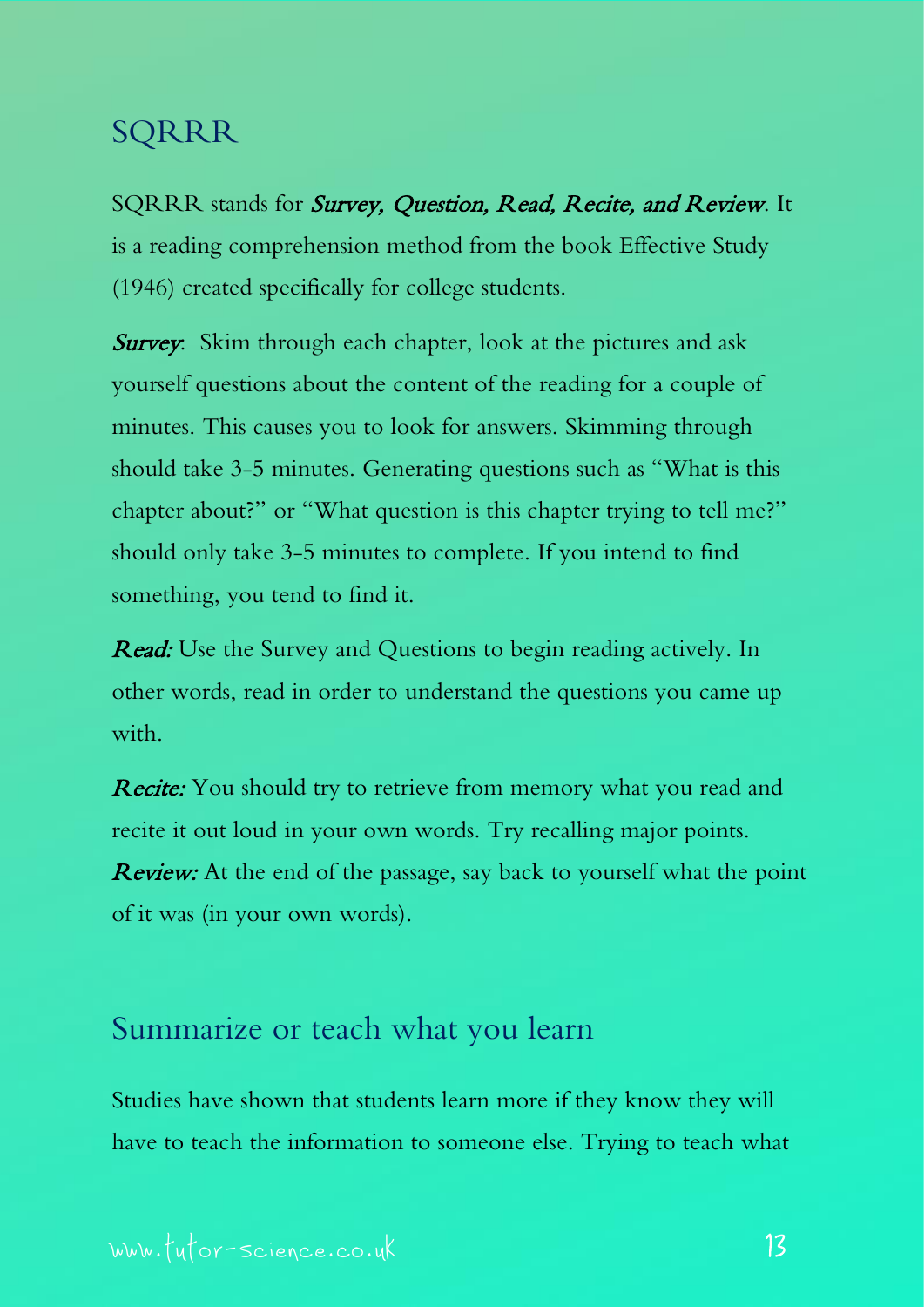you learn to someone else is an easy way to figure out what you don't know.

Why? Teaching others helps us to organize information in our brains. If you don't have anyone you can teach, try summarizing the points in your own words.

# <span id="page-13-0"></span>Use mnemonics

Mnemonics are learning techniques that help you remember things. They are better than straight memorization for remembering facts. Facts are often harder than concepts to tie meaning to.

Some examples of mnemonics include acronyms such as ROYGBIV – Used to remember red, orange, yellow, green, blue, indigo, and violet. They also include coined sayings and image associations i.e., associate what you're trying to remember with images. For instance, if you're trying to remember that there are 9 calories per gram of fat, associate it with "fat cat" because cats have 9 lives. Even music and rhymes make great learning tools. Make a jingle for any list of items. These work best for long lists.

The weirder you make them, the more likely you will be able to recall them!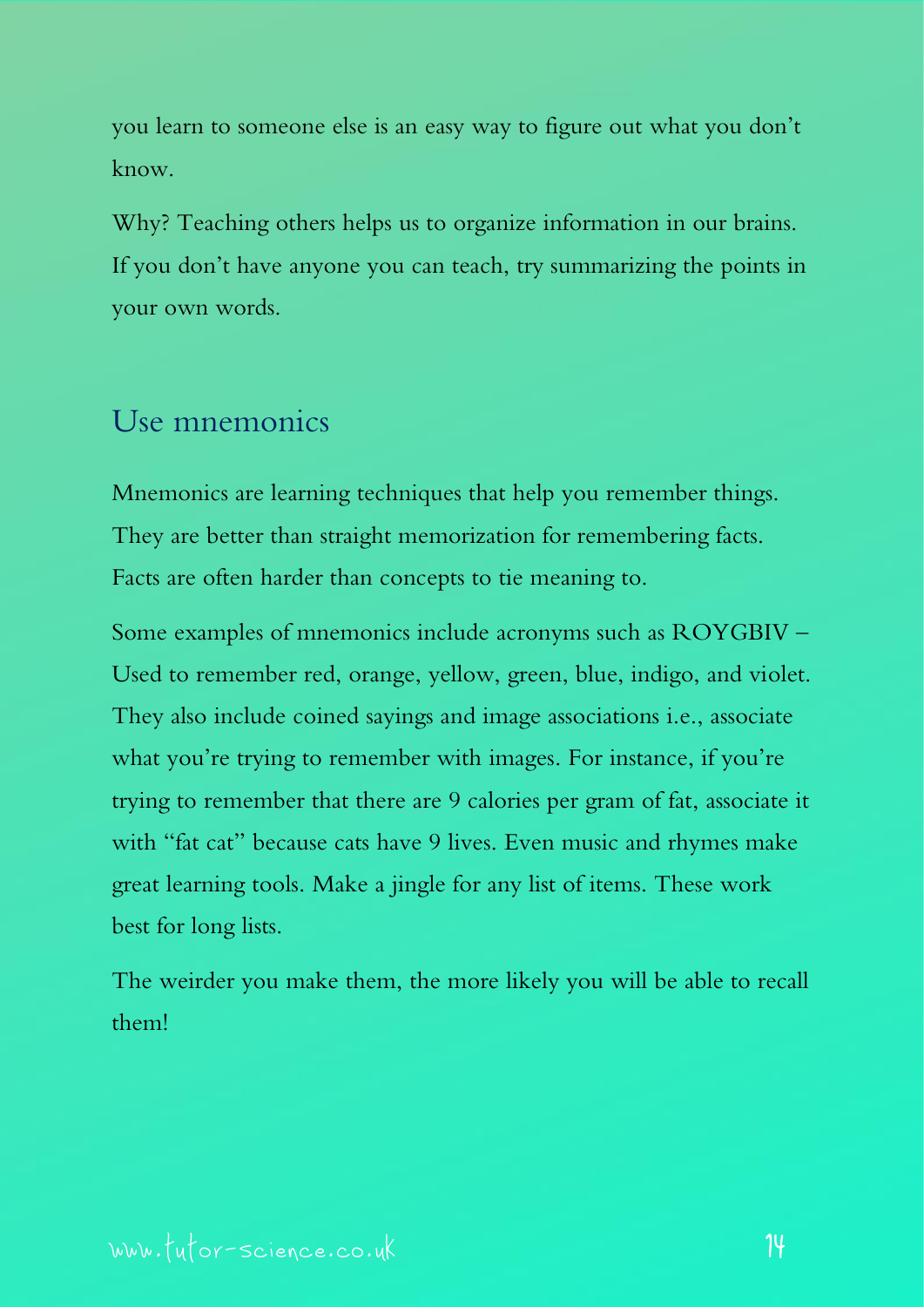# <span id="page-14-0"></span>Active recall-practise testing

Have a look at each chapter and write on a piece of paper as much as you remember about this chapter. Open your book and see what you missed out and create a note at the begging of the chapter. Come back to it and do the same thing, and test if you have improved. When you try recalling information you stretch your brain and the knowledge will increase as will memory do.

Prepare your own flashcards to do this. You can use an application called ANKI. You can note a flash card being hard to remember and Anki will ask you more often about it. Make notes with your books closed, explain it in your own words. Test how much you know about it and if this was easy or hard for you.

Write questions for yourself about each topic and then try to answer them yourself with the booked closed. Have a list of questions that you can answer every day and test if you have improved or not.

# <span id="page-14-1"></span>Space repetition

Create a timetable on when you need to revise for each topic. The harder your brain has to work to retrieve information the stronger that information get encoded in your brain.

Don't mix things, don't try to read the whole book in a day. That will be impossible, and you are wasting your time.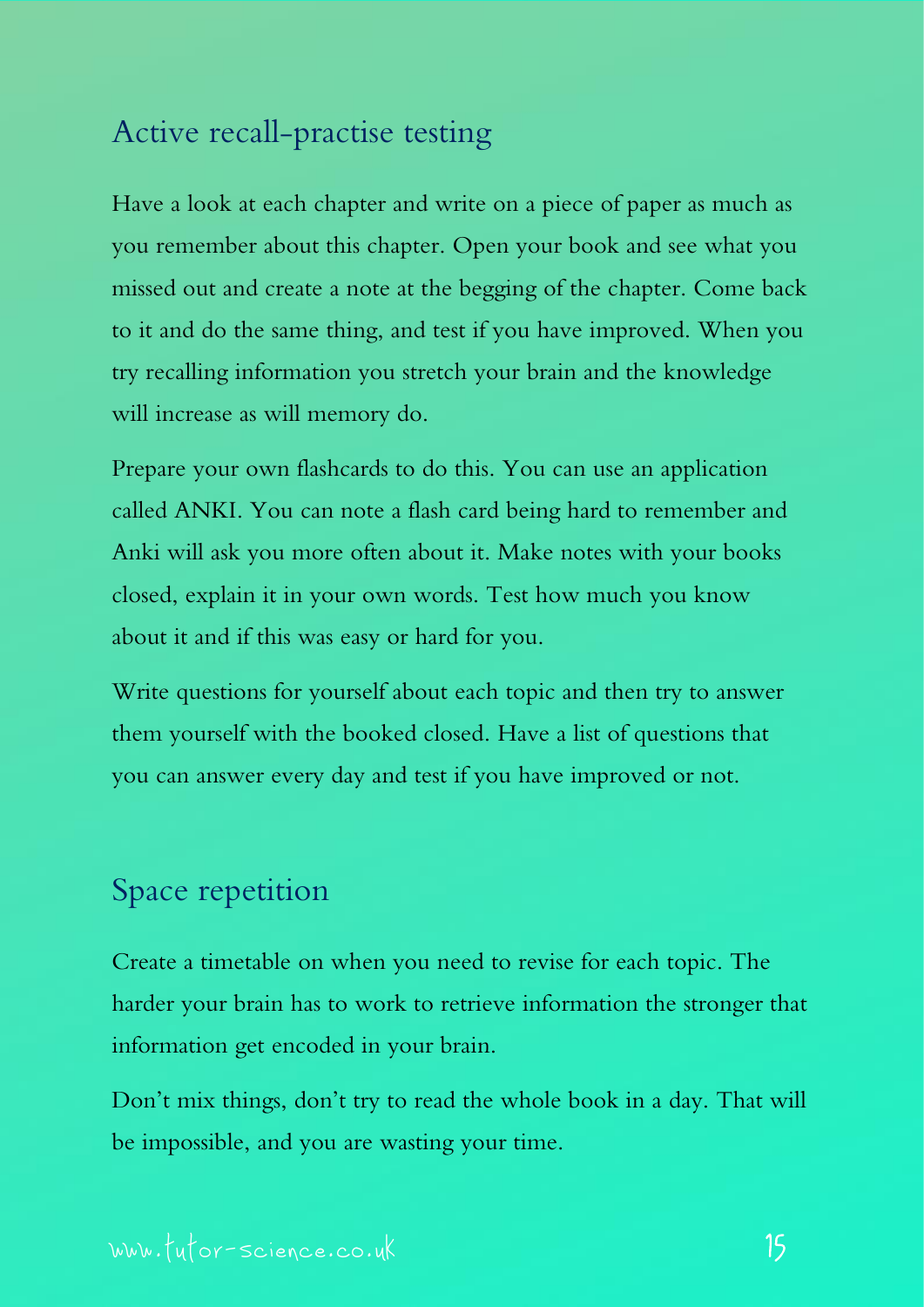Space your revision and that will improve your knowledge of the subject and your memory. Practise a bit everyday instead of trying to do as much as you can at the weekend.

Create a spreadsheet on Google sheets. It is preferred as you can use them wherever you are.

Create a spreadsheet for every subject, write all topics in a column. Write down the date you revised for each topic and use a colour to remind you if it was easy or hard (e.g. easy=green, hard=red). This will give you a clear picture of how much you are revising and how much are you struggling and which topic requires more time.

Always revise what you struggle first and more often. It's more pleasant to study things that you know but it's more productive to improve your weaknesses.

On hard topics, don't spend all day in one topic. Try to cover other topics and come back to it the next day or next week.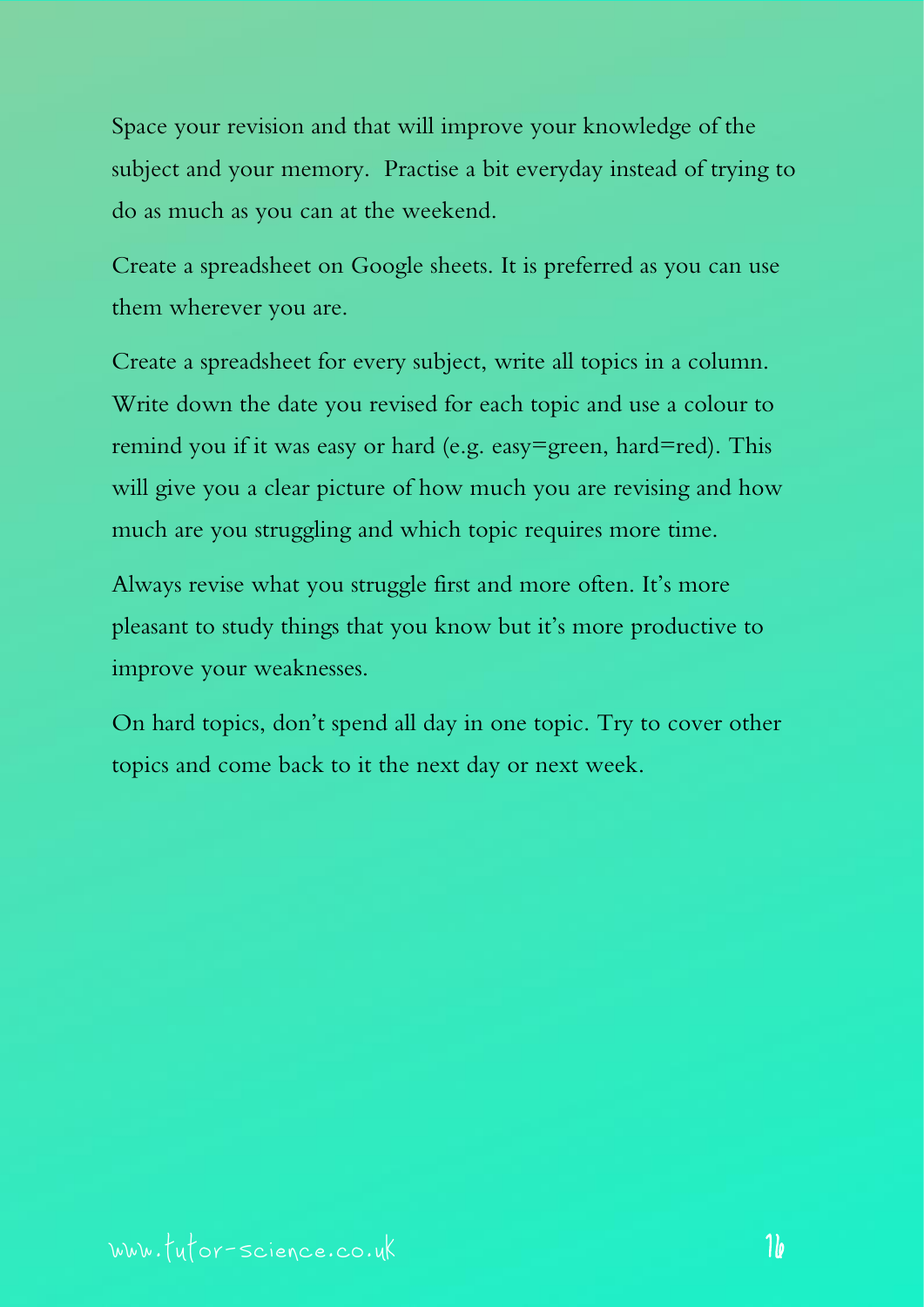<span id="page-16-0"></span>Final word

Being a student is a unique stage in everyone's life. It can seem quite stressful with several responsibilities nesting on your delicate shoulders.

However, the challenges you face as a student help you prepare for the life outside school. We would like to see you utilise these precious years in the best way possible and cherish those guaranteed summer breaks, because they're not a thing in the world outside school.

Taking exams seriously does not mean freaking out every time one approaches. It means to prepare diligently and giving your best shot. Like they say, suffering is optional. Since life is a pyramid of choices, we sincerely hope you would make sensible choices in these foundational years of your life as a student and make way for the best future possible.